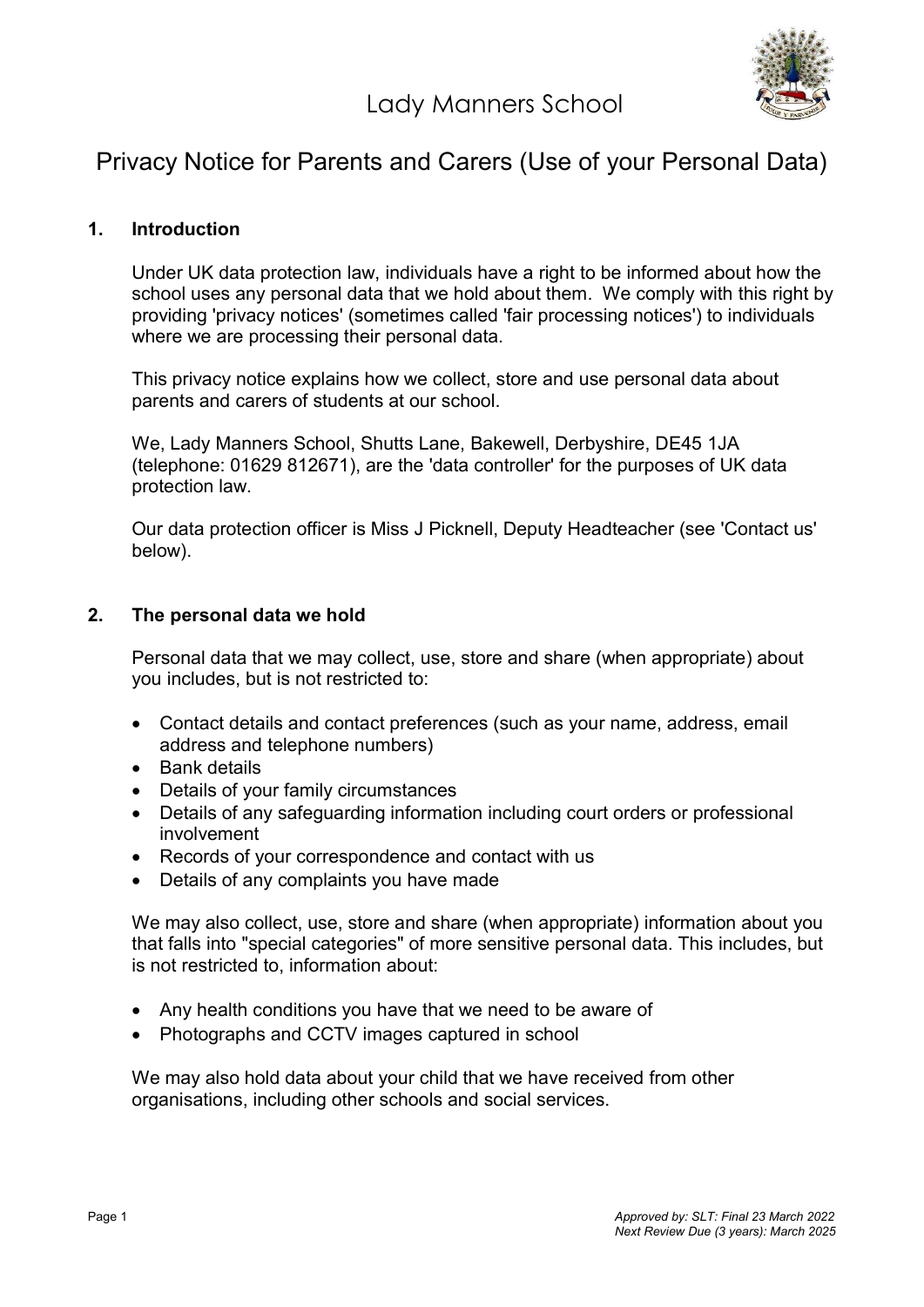# 3. Why we use this data

We use the data listed above to:

- a. Report to you on your child's attainment and progress
- b. Keep you informed about the running of the school (such as emergency closures) and events
- c. Process payments for school services and clubs
- d. Provide appropriate pastoral care
- e. Protect student welfare
- f. Administer admissions waiting lists
- g. Assess the quality of our services
- h. Carry out research
- i. Comply with our legal and statutory obligations

#### 3.1 Use of your personal data for marketing purposes

Where you have given us consent to do so, we may send marketing information by email or text promoting school events, campaigns, charitable causes or services that may be of interest to you.

You can withdraw consent or 'opt out' of receiving school emails and/or texts at any time by clicking on the 'Unsubscribe' link at the bottom of any such communication, or by contacting us (see 'Contact us' below).

3.2 Use of your personal data in automated decision making and profiling We do not currently process any personal data through automated decision making or profiling. If this changes in the future, we will amend any relevant privacy notices in order to explain the processing to you, including your right to object to it.

## 4. Our lawful basis for using this data

We collect and use student information under:

- The Education Act (various years)
- The Education (Pupil Registration) (England) Regulations
- The School Standards and Framework Act 1998
- The School Admissions Regulations 2012
- Children and Families Act 2014
- The Special Educational Needs and Disability Regulations 2014
- Article 6 and Article 9 (GDPR) (includes special category data)

Our lawful bases for processing your personal data for the purposes listed in section 3 above are as follows:

- For the purposes of 3a, 3b, 3d, 3e, 3f, and 3g (above) in accordance with the 'public task' basis – we need to process data to fulfil our statutory function as a school
- For the purposes of 3i (above), in accordance with the 'legal obligation' basis we need to process data to meet our responsibilities under law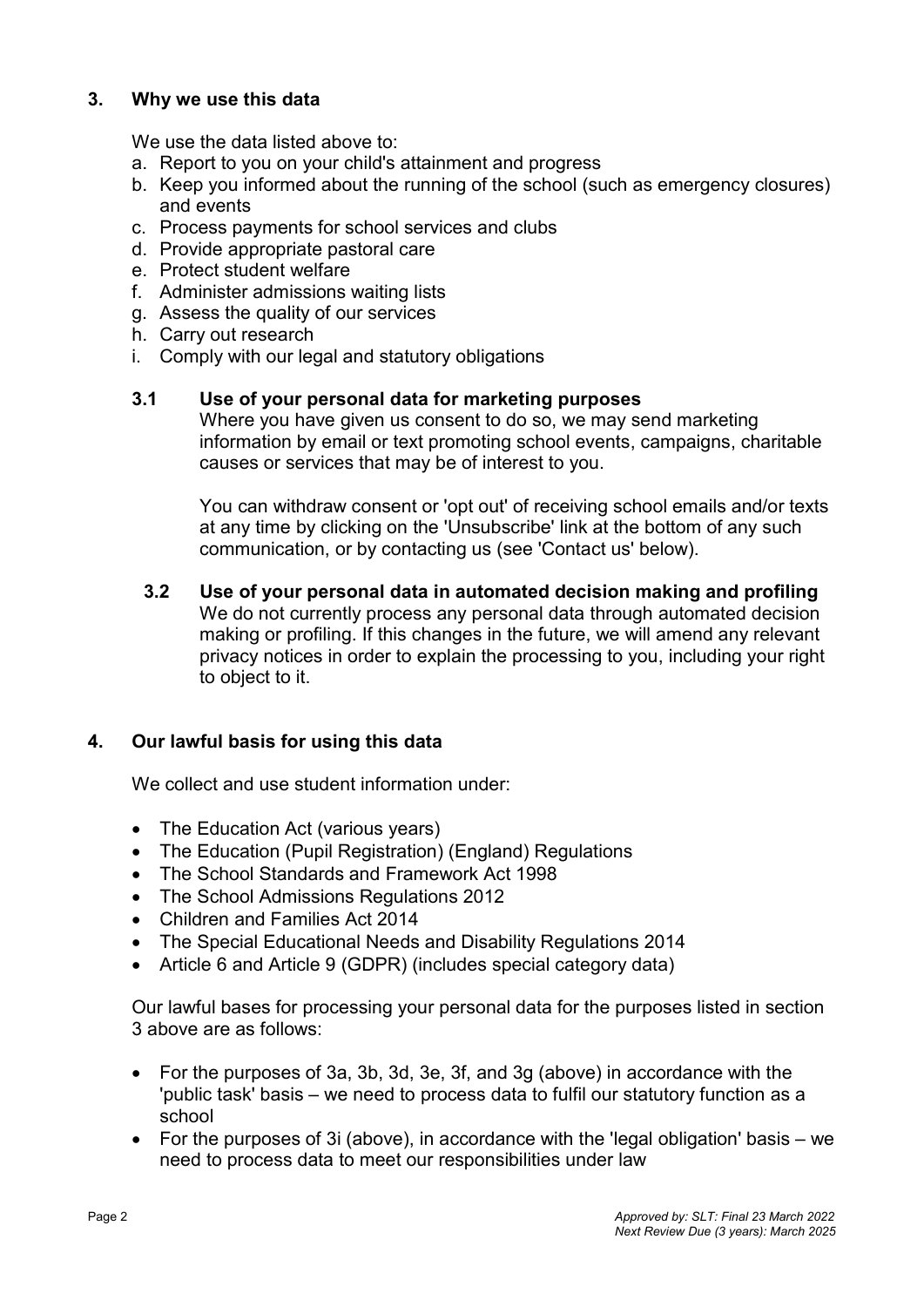- For the purposes of 3b (above), in accordance with the 'consent' basis we will obtain consent from you to use your personal data
- For the purposes of 3e (above) (eg medical information following an accident), in accordance with the 'vital interests' basis – we will use this personal data in a lifeor-death situation
- For the purposes of 3c (above) (eg passport details for a school trip), in accordance with the 'contract' basis – we need to process personal data to fulfil a contract with you or to help you enter into a contract with us
- For the purposes of 3h (above), in accordance with the 'legitimate interests' basis – where there's a minimal privacy impact and we have a compelling reason, including:
	- $\circ$  Identifying improvements in the way we deliver our services

Where you have provided us with consent to use your data, you may withdraw this consent at any time. We will make this clear when requesting your consent, and explain how you would go about withdrawing consent if you wish to do so.

# 4.1 Our basis for using special category data

For 'special category' data, we only collect and use it when we have both a lawful basis, as set out above, and one of the following conditions for processing as set out in UK data protection law:

- We have obtained your explicit consent to use your personal data in a certain way
- We need to perform or exercise an obligation or right in relation to employment, social security or social protection law
- We need to protect an individual's vital interests (i.e. protect your life or someone else's life), in situations where you're physically or legally incapable of giving consent
- The data concerned has already been made manifestly public by you
- We need to process it for the establishment, exercise or defence of legal claims
- We need to process it for reasons of substantial public interest as defined in legislation
- We need to process it for health or social care purposes, and the processing is done by, or under the direction of, a health or social work professional or by any other person obliged to confidentiality under law
- We need to process it for public health reasons, and the processing is done by, or under the direction of, a health professional or by any other person obliged to confidentiality under law
- We need to process it for archiving purposes, scientific or historical research purposes, or for statistical purposes, and the processing is in the public interest

For criminal offence data, we will only collect and use it when we have both a lawful basis, as set out above, and a condition for processing as set out in UK data protection law. Conditions include:

We have obtained your consent to use it in a specific way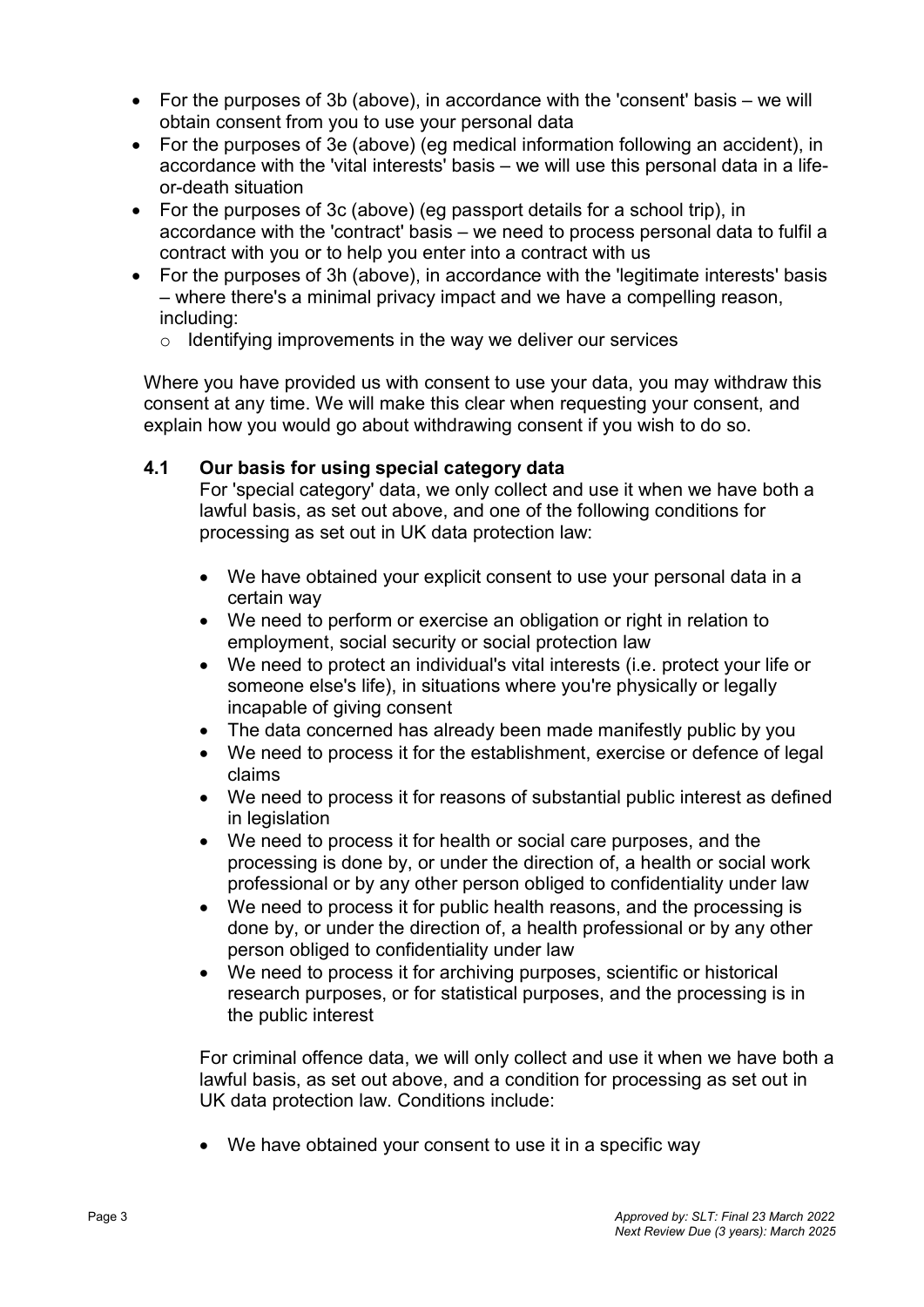- We need to protect an individual's vital interests (i.e. protect your life or someone else's life), in situations where you're physically or legally incapable of giving consent
- The data concerned has already been made manifestly public by you
- We need to process it for, or in connection with, legal proceedings, to obtain legal advice, or for the establishment, exercise or defence of legal rights
- We need to process it for reasons of substantial public interest as defined in legislation

# 5. Collecting this data

While the majority of information we collect about you is mandatory, there is some information that can be provided voluntarily.

Whenever we seek to collect information from you, we make it clear whether you must provide this information (and if so, what the possible consequences are of not complying), or whether you have a choice.

Most of the data we hold about you will come from you, but we may also hold data about you from:

- Local authorities
- Government departments or agencies
- Your children
- Police forces, courts, tribunals
- Other educational settings

#### 6. How we store this data

We keep personal information about you while your child is attending our school. We may also keep it beyond their attendance at our school if this is necessary. Our Retention Policy sets out how long we keep information about parents and carers and is available on request.

We have put in place appropriate security measures to prevent your personal information from being accidentally lost, used or accessed in an unauthorised way, altered or disclosed.

We will dispose of your personal data securely when we no longer need it.

## 7. Who we share data with

We do not share information about you with any third party without consent unless the law and our policies allow us to do so.

Where it is legally required, or necessary (and it complies with UK data protection law) we may share personal information about you with: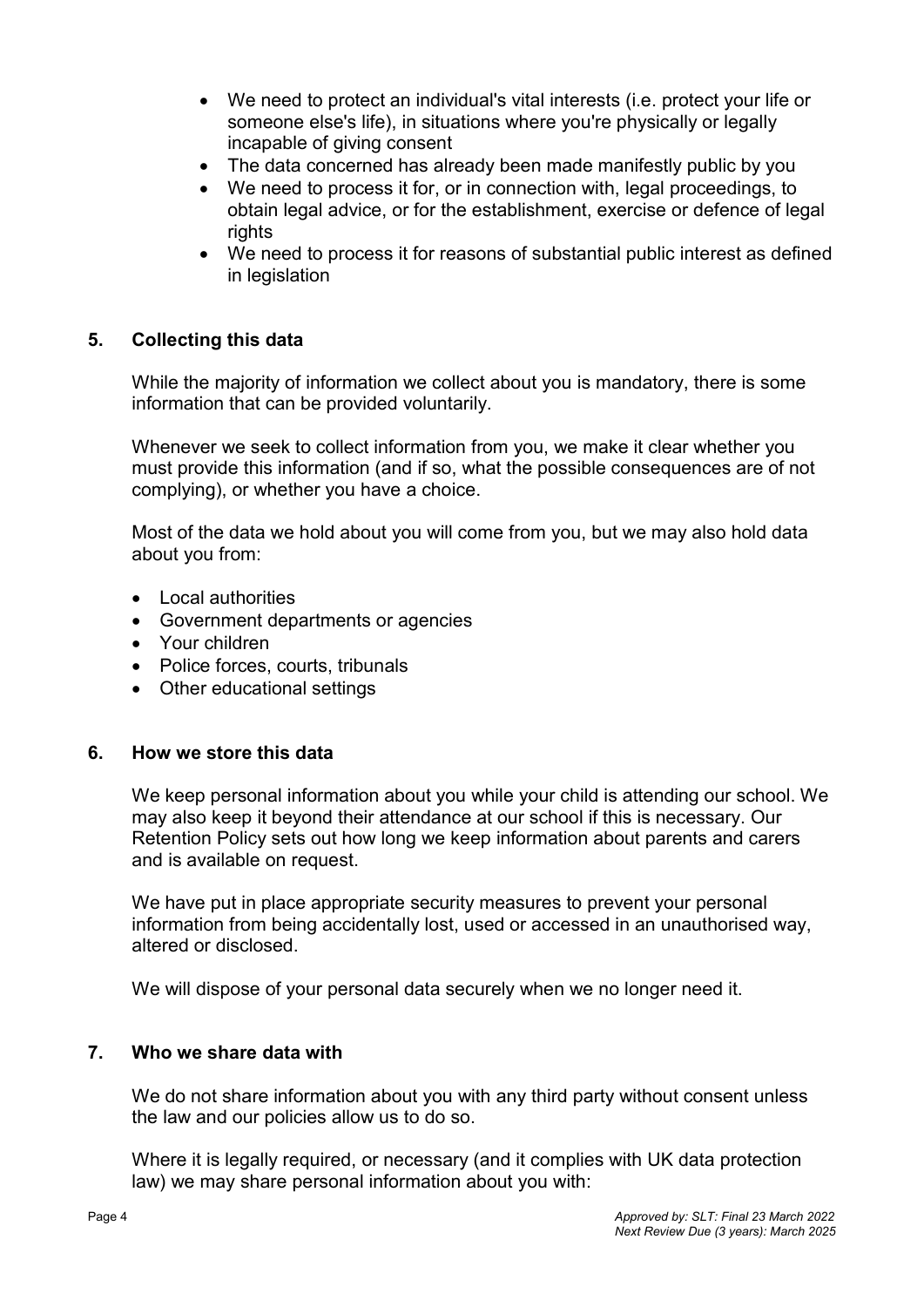- Establishments that the students attend after leaving us to enable their education to continue without interruption
- Our local authority, Derbyshire County Council to meet our legal obligations to share certain information with it, such as safeguarding concerns and information about exclusions
- Government departments or agencies Our regulator, Ofsted
- Examining bodies
- $\bullet$  Suppliers and service providers to enable them to provide the service we have contracted them for, for example:
	- o Catering systems
	- $\circ$  Online learning facilities
	- o Careers information providers
	- Financial organisations
	- Our auditors
	- Health authorities
	- Security organisations
	- Health and social welfare organisations
	- Professional advisers or consultants
	- Charities and voluntary organisations
	- Police forces, courts, tribunals

# 7.1 Transferring data internationally

We do not currently share personal information about you with the following international third parties outside of the UK, where different data protection legislation applies.

If this changes in the future, we will do so in accordance with UK data protection law.

## 8. Your rights

## 8.1 How to access personal information that we hold about you

You have a right to make a 'subject access request' to gain access to personal information that we hold about you.

If you make a subject access request, and if we do hold information about you, we will (subject to any exemptions that apply):

- Give you a description of it
- Tell you why we are holding and processing it, and how long we will keep it for
- Explain where we got it from, if not from you
- Tell you who it has been, or will be, shared with
- Let you know whether any automated decision-making is being applied to the data, and any consequences of this
- Give you a copy of the information in an intelligible form

You may also have the right for your personal information to be transmitted electronically to another organisation in certain circumstances.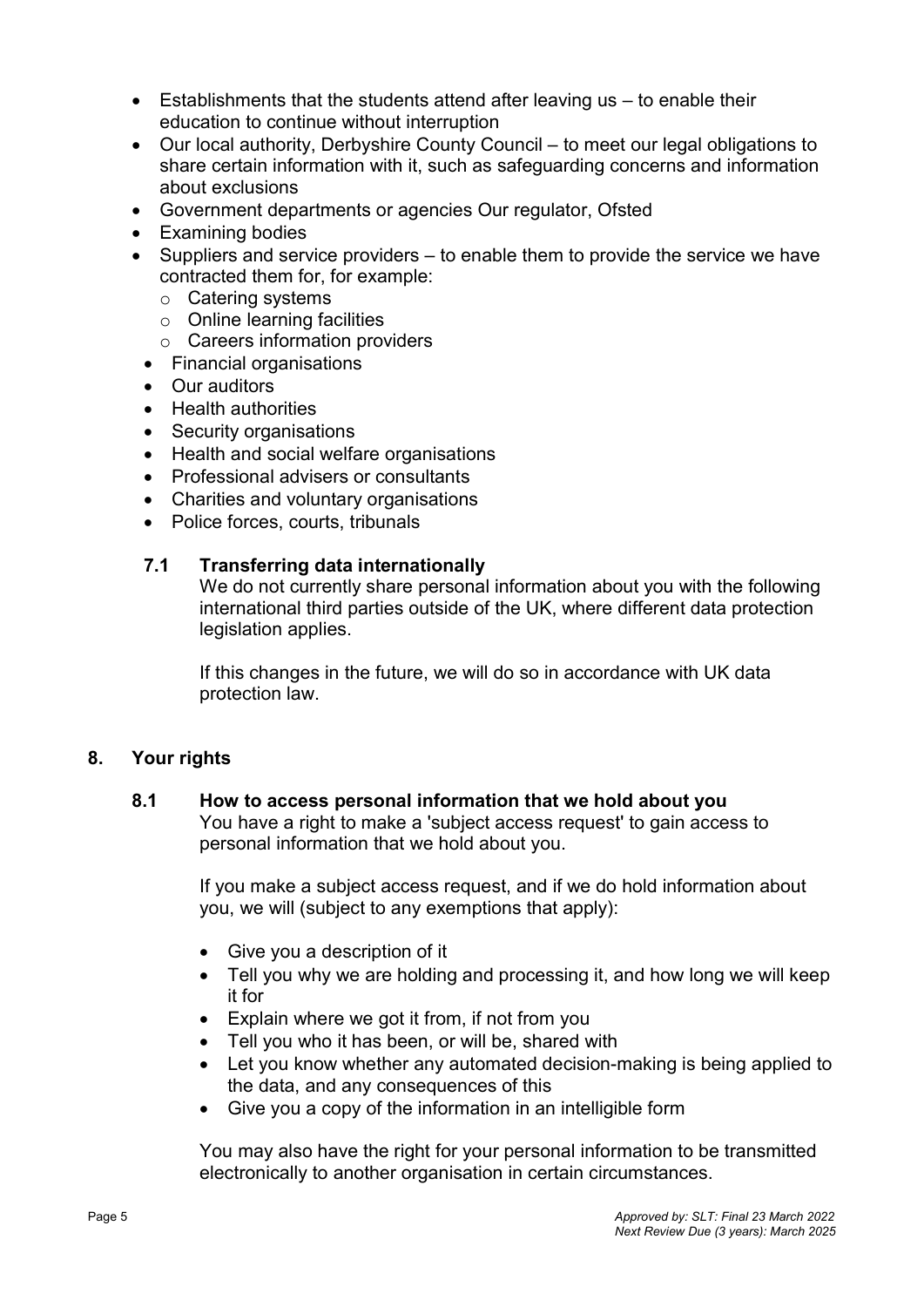If you would like to make a request, please contact us (see 'Contact us' below).

# 8.2 Your other rights regarding your data

Under UK data protection law, you have certain rights regarding how your personal data is used and kept safe. For example, you have the right to:

- Object to our use of your personal data
- Prevent your data being used to send direct marketing
- Object to and challenge the use of your personal data for decisions being taken by automated means (by a computer or machine, rather than by a person)
- In certain circumstances, have inaccurate personal data corrected
- In certain circumstances, have the personal data we hold about you deleted or destroyed, or restrict its processing
- In certain circumstances, be notified of a data breach
- Make a complaint to the Information Commissioner's Office
- Claim compensation for damages caused by a breach of the data protection regulations

To exercise any of these rights, please contact us (see 'Contact us' below).

## 9. Complaints

We take any complaints about our collection and use of personal information very seriously.

If you think that our collection or use of personal information is unfair, misleading or inappropriate, or have any other concern about our data processing, please raise this with us in the first instance.

Alternatively, you can make a complaint to the Information Commissioner's Office:

- Report a concern online at https://ico.org.uk/make-a-complaint/
- Call 0303 123 1113
- Or write to: Information Commissioner's Office, Wycliffe House, Water Lane, Wilmslow, Cheshire, SK9 5AF